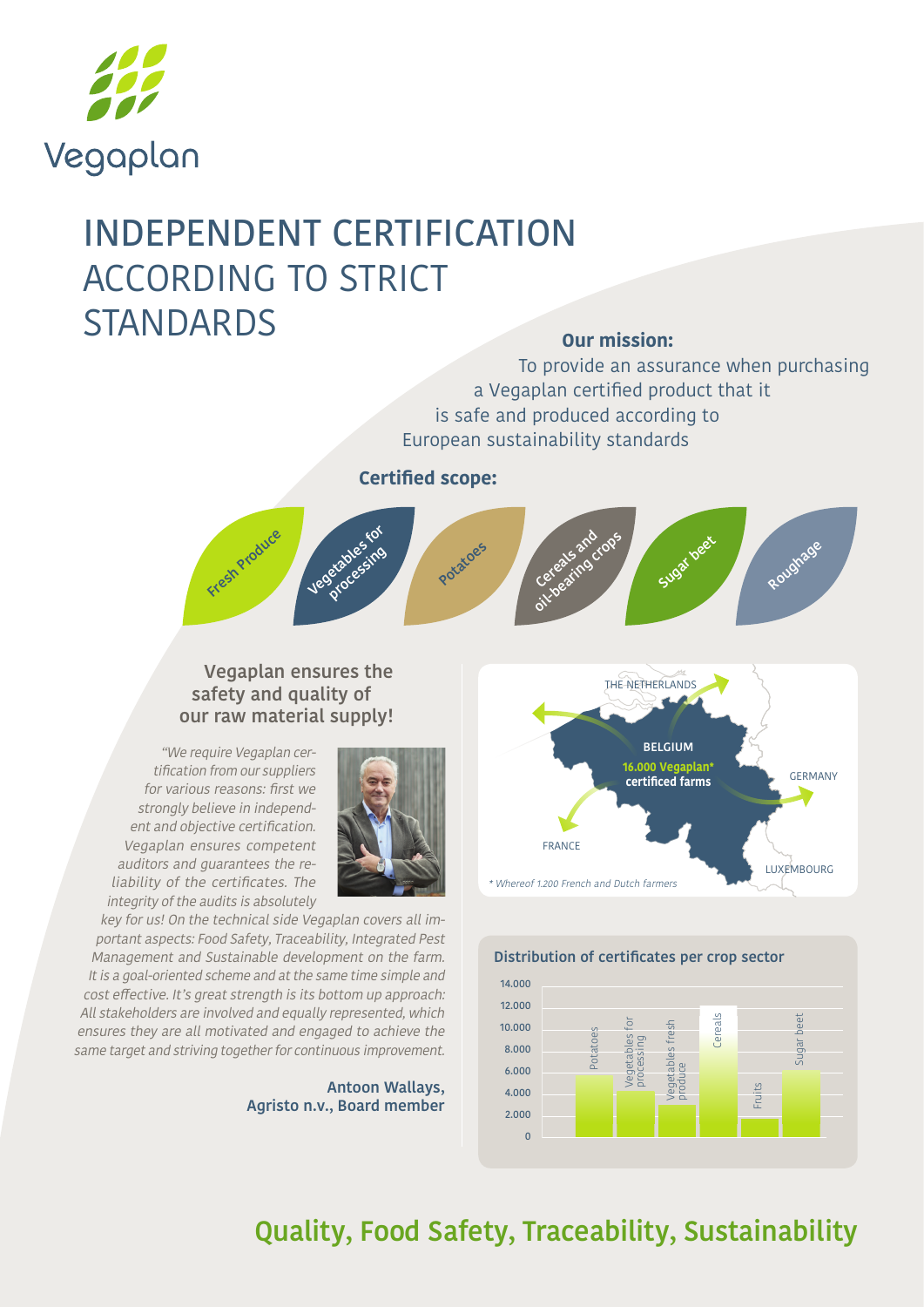### SCOPE OF STANDARD

**Food Safety, Traceability and compulsory notification**

National implementation of Regulation (EC) 178/2002

#### **Integrated Pest Management**

Regional implementation of directive 2009/128/EC

#### **Cross Compliance**

Agri-environment measures compulsory for direct payments. Regulations (EC) 73/2009 and 1122/2009

#### **Interprofessional agreements and farming contracts**

Requirements defined within the sectors

#### **Sustainable development**

Requirements defined in stakeholder dialogue

#### **We have achieved a unique Public-Private-Partnership**

The Vegaplan Standard was the first private quality standard in Belgium to be approved by the competent authorities as a tool to inspect compliance with food safety, traceability and Integrated Pest Management. This is a unique achievement in Europe! It avoids additional official inspections for farmers and demonstrates the professionalism and efficiency of our scheme.

#### **Gisèle FICHEFET, Coordinator at Vegaplan**



### A RISK BASED FARM STANDARD THAT ENSURES SAFE PRODUCTS

**CONTENT OF STANDARD** (non-exhaustive)



**Farm & building Machines &** 

Storage of pesticides, biocides, fertilizer, crops, emergency procedure, sanitary facilities, pest control mitigation crosscontamination…



**Equipment**

Clean and safe equipment, calibration, glass breakage and oil leak procedure, sprayer inspection and fertilizer equipment, food grade packaging, mitigation contamination through machines and transport,…

Proof of competence for handling plant protection products (fytolicence), legal approvals, certified subcontractor, hygiene procedures, pictograms, mitigation physical contamination, first-aid, skilldevelopment, efficiency, local population,…

**Manager & staff and third parties**



**Technique and post-harvest treatment**

Safe and approved starting material, crop rotation, application of plant protection products, fertilizer, irrigation water and washing water, soil management, risk analysis for new production fields, Integrated Pest Management,…



**Mandatory notification to the authorities**

Notification procedure in case of danger for humans, animals or plants, including microbiological contaminants, toxins, chemical contaminants, non-permitted GMO's and harmful organisms for plants and plant products…



**Registration & Record keeping**

Identification, In & Out Register, Field record keeping including plant protection applications, fertilizing, soil disinfection, sowing/planting, harvesting, irrigating, preharvest analysis, registration cleaning and disfinction, storage records, transport records…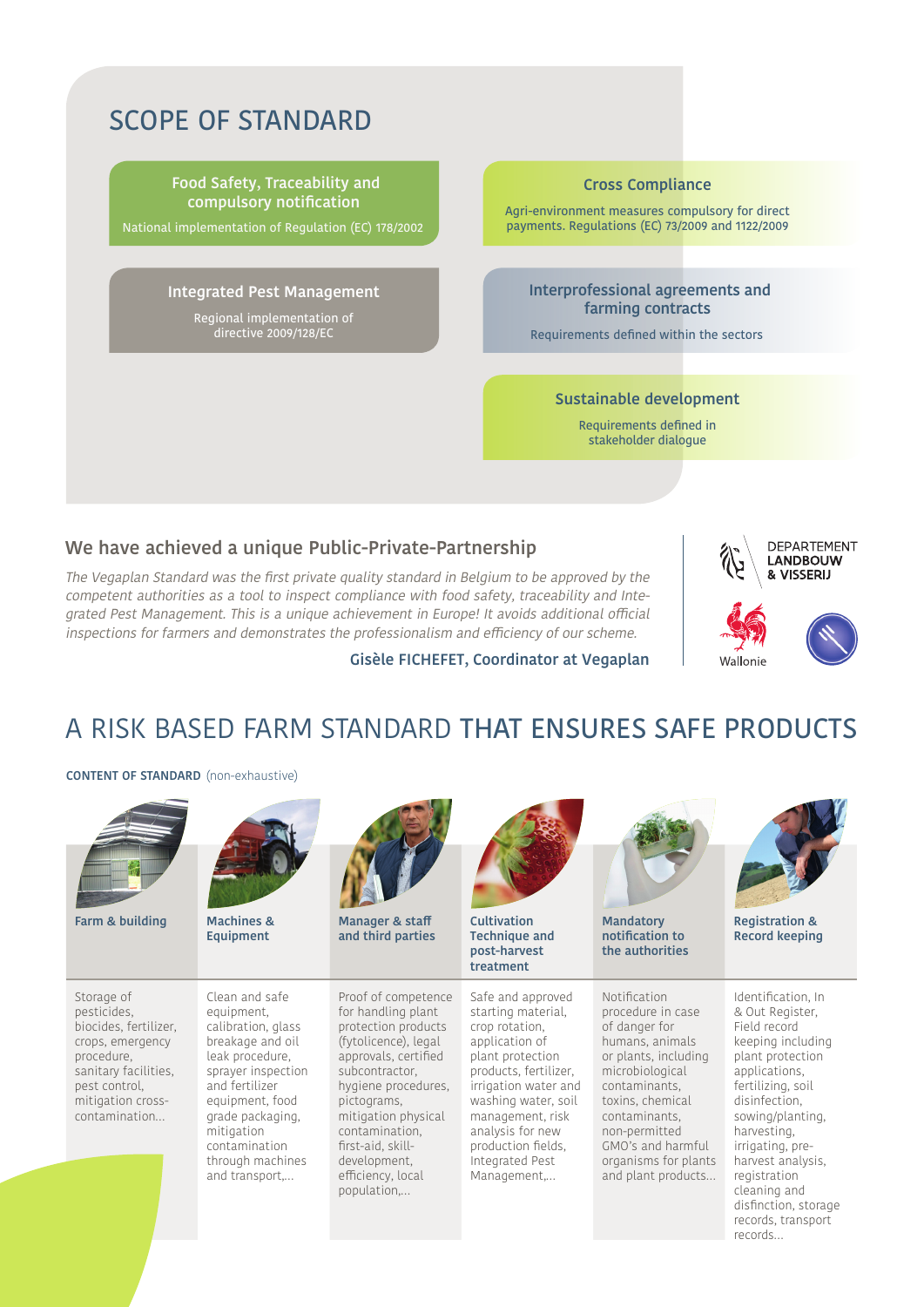### A CERTIFICATE TESTIFYING SUSTAINABLE FARMING



### INTEGRATED PEST MANAGEMENT: 8 PRINCIPLES TRANSLATED INTO PRACTICAL REQUIREMENTS